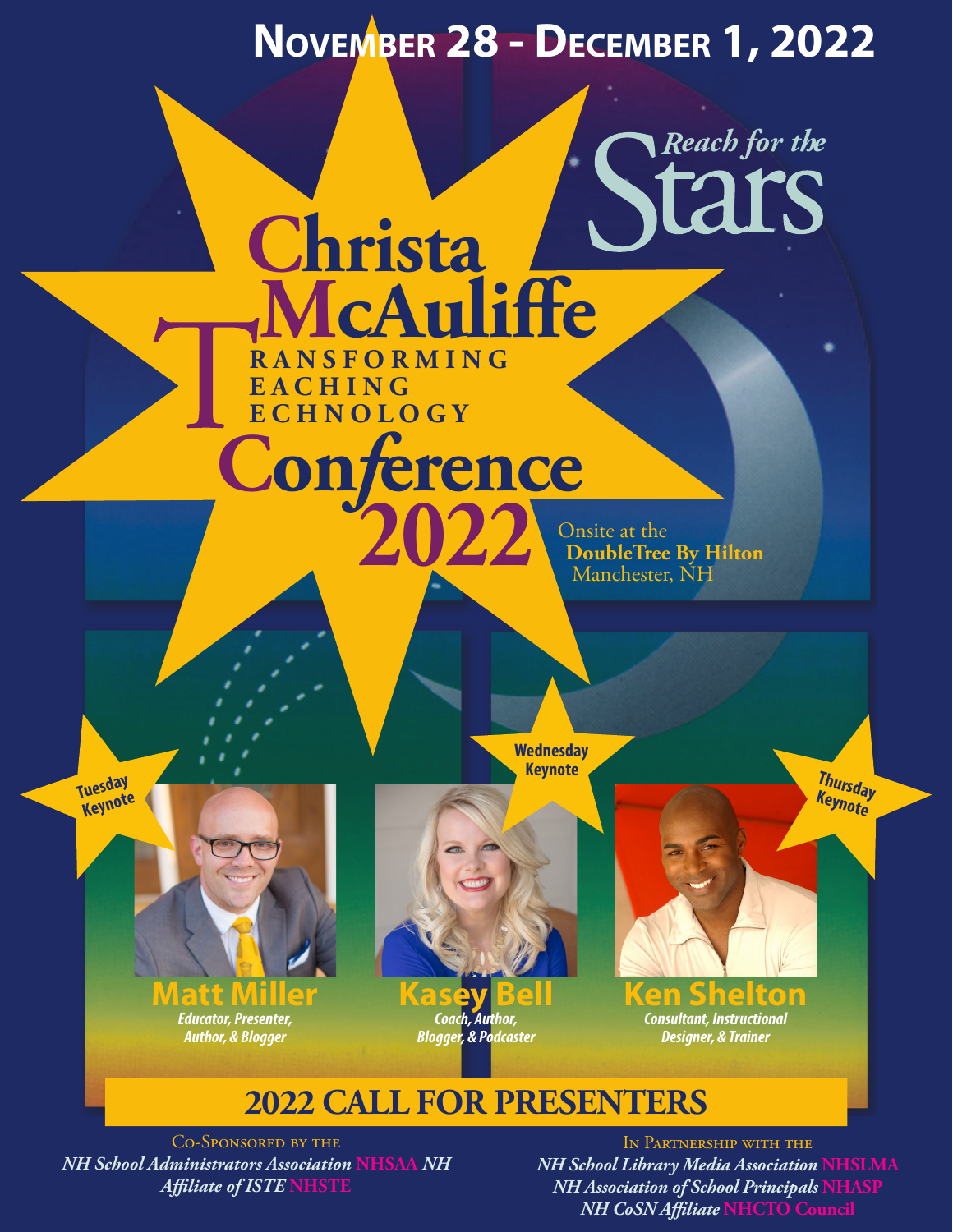## **Suggested Presentation Topics**

#### FUTURE READY **SCHOOLS**

ARING STUDENTS FOR

### **Curriculum, Instruction, & Assessment**

- \* 21st Century Skills/Deeper Learning
- **\*** Personalized Learning
- **\* Collaborative, Relevant, &** Applied Learning
- \* Leveraging Technology
- \* Assessment—Analytics Inform **Instruction**

#### **Personalized Professional Learning**

- **\*** Shared Ownership & Responsibility for Professional Growth
- **\* 21st Century Skill Set**
- **\*** Diverse Opportunities for Professional Learning Through Technology
- **\*** Broad-Based, Participative Evaluation

### **Budget & Resources**

- **\* Efficiency & Cost Savings**
- \* Alignment to District & School Plans
- **\* Consistent Funding Streams**
- **\*** Learning Return on Investment

In support of the statewide and nationwide efforts to develop FUTURE READY schools and education professionals, CMTC22 has aligned our presentation topics with the FUTURE READY FRAMEWORK GEARS.

### **Collaborative Leadership**

- **\* Shared, Forward-Thinking Vision** for Digital Learning
- \* Culture of Collaboration, Innovation, Capacity Building, & **Empowerment**
- \* High Expectations for Evidence-Based Transformations to Digital Learning
- **\* Transformative, Coherent** Thinking, Planning, Policies, & Implementation

### **Community Partnerships**

- arning European March 2014 March 2015 March 2016 or Services Provides Para Systems and Transition Andrew Framework & Outreach
	- **\*** Global & Cultural Awareness
	- **\*** Digital Learning Environments as Connectors to Local/Global **Communities**
	- **\*** Parental Communication & **Engagement**
	- XDistrict/School Brand

### **Robust Infrastructure**

- \* Adequacy of Devices; Quality & Availability
- **\* Robust Network Infrastructure**
- \* Adequate & Responsive Support
- **\* Formal Cycle for Review &** Replacement

### **Use of Space & Time**

- $*$  Flexible Learning; Anytime, Anywhere
- \* New Pedagogy, Schedules, & Learning Environment for Personalized Learning
- \* Competency-Based Learning
- **\* Strategies for Providing** Extended Time for Projects & Collaboration

### **Data & Privacy**

- \* Data & Data Systems
- \* Data Policies, Procedures, & **Practices**
- \* Data-Informed Decision Making
- **\* Data Literate Education** Professionals

*Getting back to a new and improved normal for CMTC22!*



experience offering more live streamed concurrent sessions. • All Monday PreConference workshops will be conducted face-to-face. • Tuesday and Wednesday offer the typical onsite conference events including concurrent sessions, BYOD workshops, the Collaboratory MakerSpace, and our solution partners in the Partner Pavilion. • Monday and Thursday provide virtual concurrent sessions and BYOD workshop. • Both Tuesday and Wednesday offer 12 live stream (and recorded) concurrent sessions plus lucheon keynotes for virtual attendees.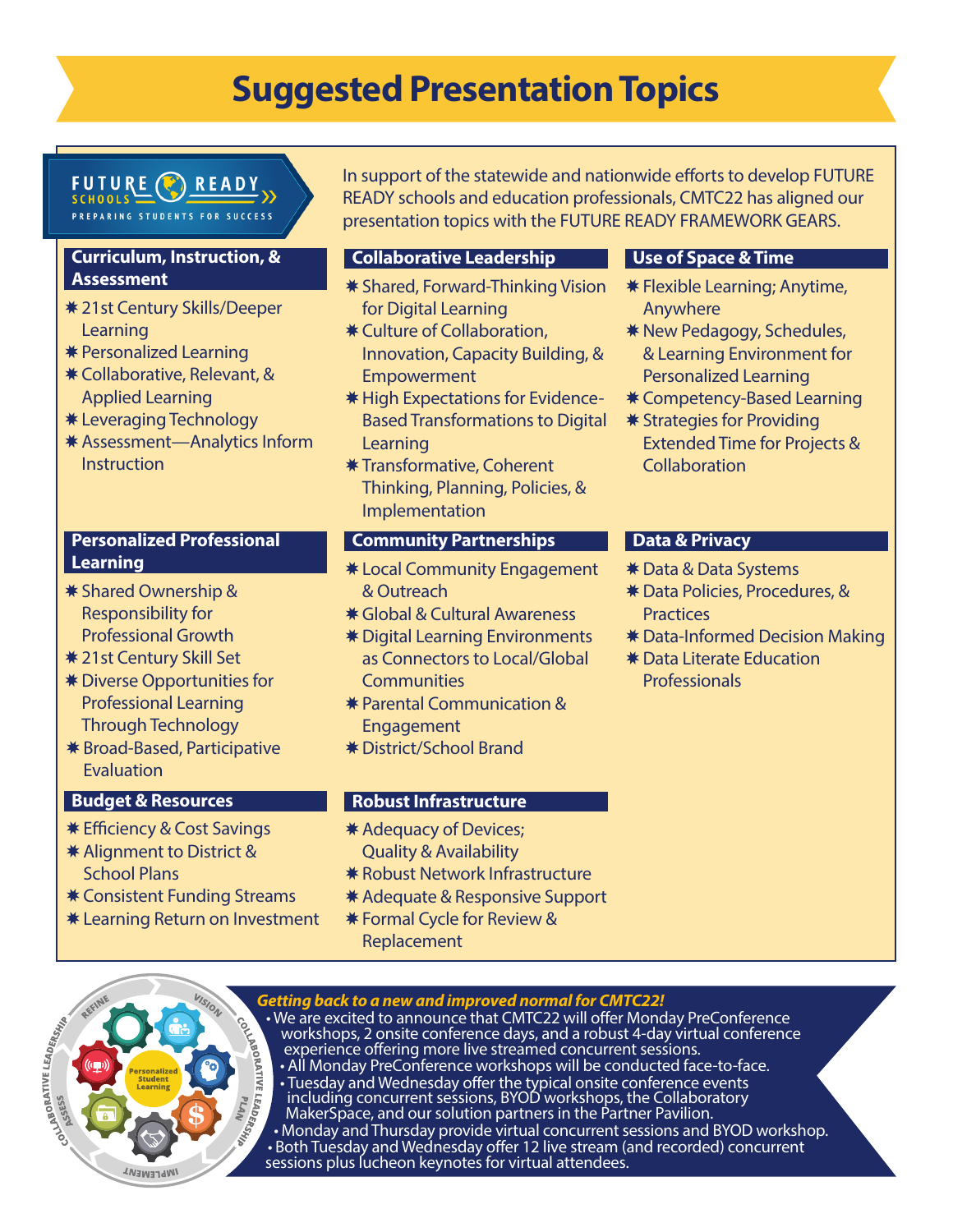**Happening in 2022** ~ CMTC22 includes Monday PreConference workshops, TWO full ONSITE conference days (Tuesday and Wednesday), and FOUR days of VIRTUAL content (Monday through Thursday). Concurrent sessions and BYOD sessions will be offered in both ONSITE and VIRTUAL formats. The Collaboratory MakerSpace will be ONSITE only. Individuals representing all academic disciplines, all instructional levels, and all aspects of instructional technology are encouraged to submit proposals.

### **STUDENT VOICE in 2022**

Students across the nation have experienced a year of remote learning followed by a year of the "new normal". We seek to hear their voice, discover their reactions, and learn of their experiences. CMTC22 seeks student-led and/or co-lead presentations accompanied by an educator or parent for all presentation options ~ both onsite and virtual. Proposals including student perspective will be given priority review and acceptance. All proposals must be submitted by midnight, Monday, June 6th.

#### **Monday PreConference Workshops Onsite ONLY**

Intensive hands-on sessions comprise the PreConference Workshops offered on Monday during both the day and evening. Workshops offered during the day generally provide 3 or 6 hours of learning and evening workshops generally provide 2 or 3 hours of learning. All of these workshops are offered as in the "Master It and Take It" (MITI) and/or Bring Your Own Device (BYOD) format, meaning participants will receive a device included in the workshop registration fee (MITI) or bring their own device (BYOD). Devices offered in the past include Chromebook, iPad, robotic kits, digital/document camera, or other instructional learning tool. Workshop topics are generally platform neutral, web- based, and/or device specific. Necessary software must be available via the web or provided as part of the workshop registration fee. Monday PreConference workshops will be offered ONSITE only.

#### **50-Minute Concurrent Sessions Onsite AND Virtual Options**

Both virtual and onsite concurrent sessions are 50 minutes long. Onsite concurrent sessions will be scheduled on Tuesday and Wednesday during four time blocks, two before and two following the keynote luncheon. Virtual concurrent sessions conducted via Zoom will be scheduled on Monday, Tuesday, Wednesday, and Thursday. You are invited to submit an onsite or virtual proposal for an interactive demonstration or panel discussion session that promotes the conference themes.

#### **BYOD Hands-on Workshops Onsite AND Virtual Options**

BYOD (Bring Your Own Device) Hands-on Workshops range from 60 to 120 minutes. These onsite or virtual workshops are intended to be a hands-on, interactive experience. With the concurrent sessions now 50 minutes long, this is the format for engaging your participants in discussion, experimentation, and in-depth discovery. Onsite BYOD workshops are scheduled on Tuesday and Wednesday during the day as well. Capacity limits to be determined in the fall  $\sim$  all onsite sessions are first-come, first-served. Virtual BYOD workshops conducted via Zoom may be scheduled on Monday, Tuesday, Wednesday, and/or Thursday  $\sim$  specific times to be determined. Any software necessary for participating in BYOD workshops (onsite or virtual) will need to be available via the web.

#### **Collaboratory MakerSpace Onsite ONLY**

Onsite both Tuesday and Wednesday, CMTC22 offers the Collaboratory MakerSpace located in the Partner Pavilion. Facilitated by our conference partner the NH School Library Media Association (NHSLMA), the Collaboratory MakerSpace is dedicated to highlighting "making" as learning. Both morning and afternoon Collaboratory MakerSpace demonstration times will be available, share your strategies highlighting the potential of "making learning" in learning environments. Share how you engage students in the love of reading and books.

## **PLEASE NOTE**

**Due to the shortage of substitute teachers and potential health guidelines that may presist into the fall, the CMTC22 Steering Committee seeks to offer a variety of options (face-to-face and virtual) for an engaging, exciting, and rewarding conference experience. The ways in which we adapt may impact the types of conference opportunities offered and the times when they are scheduled. We look forward to receiving your proposals!**